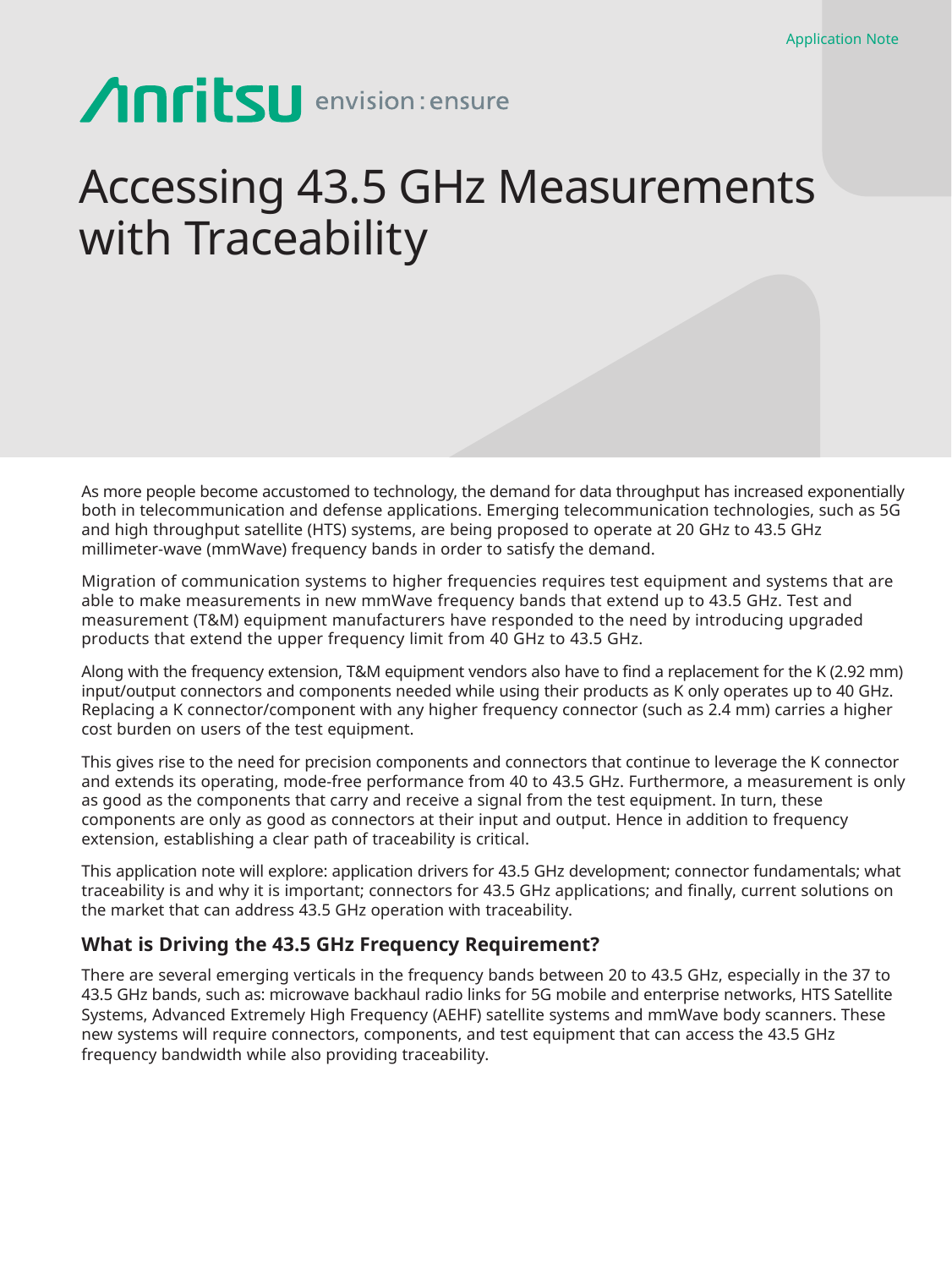Travel is an important part of business and economic sector. With increased growth of airport traffic, throughput is an important factor but it must be weighed against risks for unapproved or dangerous cargo. Not too long ago, a simple pat down or metal detector was enough, but times have changed, and now new methods are in place to reduce risk to people and aircraft. Millimeter body scanners are now deployed across many countries. A mmWave body scanner uses low frequency components at the source then up-convert the signal to 42 GHz at the transmission stage of the machine. On the receive end, 42 GHz signals are acquired and translated down to low frequency to be processed. This creates an environment where all receive and transmit components like mixers, amplifiers, and antennas in the 42 GHz frequency range must be tested (Figure 1). This is also a sensitive area where uncertainty budget is critical as precision measurements are needed to guarantee the accuracy of the body scanners.



*Figure 1. Block Diagram of a mmWave Body Scanner*

Another smaller application where frequency coverage extends into the 43 GHz range is advanced extremely high frequency (AEHF). Government and defense applications with satellite technology require uplink rates over 40 GHz. These communication systems are strategically important, and like body scanners, require and a stringent uncertainty budget.

The largest market with new mmWave requirements is telecommunications. 5G is currently the biggest buzzword around telecommunications and rightfully so as deployments are beginning to happen. While the picture was not as clear during the transition away from 4G protocols, one very big change is the use of microwave and mmWave frequency bands that accommodate different purposes in the communication chain. While most of the legacy frequency bands already in use fall into standard frequency bands of test equipment like: 10, 20, and 40 GHz, the 5G spectrum of 37 to 43.5 GHz has created an environment all on its own.

While initial 5G New Radio (NR) deployments are targeting the sub-6 GHz spectrum, those in the mmWave range (above 24 GHz) will be the ones that provide immense amounts of bandwidth. The United States FCC proposed, in June 2018, using 42 to 42.5 GHz for commercial broadband or fixed services, while Brazil and Mexico have similar proposals for mobile broadband within the 37 to 43.5 GHz frequency range. Japan and the EU also have proposals in the 40.5 to 43.5 GHz range for similar mobile broadband functionality (Figure 2).

While a lot of countries are in the proposal state of millimeter frequency 5G development, China's Ministry of Industry and Information Technology (MIIT) has been at the forefront of 5G development for research and development testing. [2] China has not only proposed frequencies for their 5G development, they have had 5G Technology R&D trials as well as Product R&D trials. South Korea is also an upcoming leader in millimeter 5G deployment up to 43.5 GHz.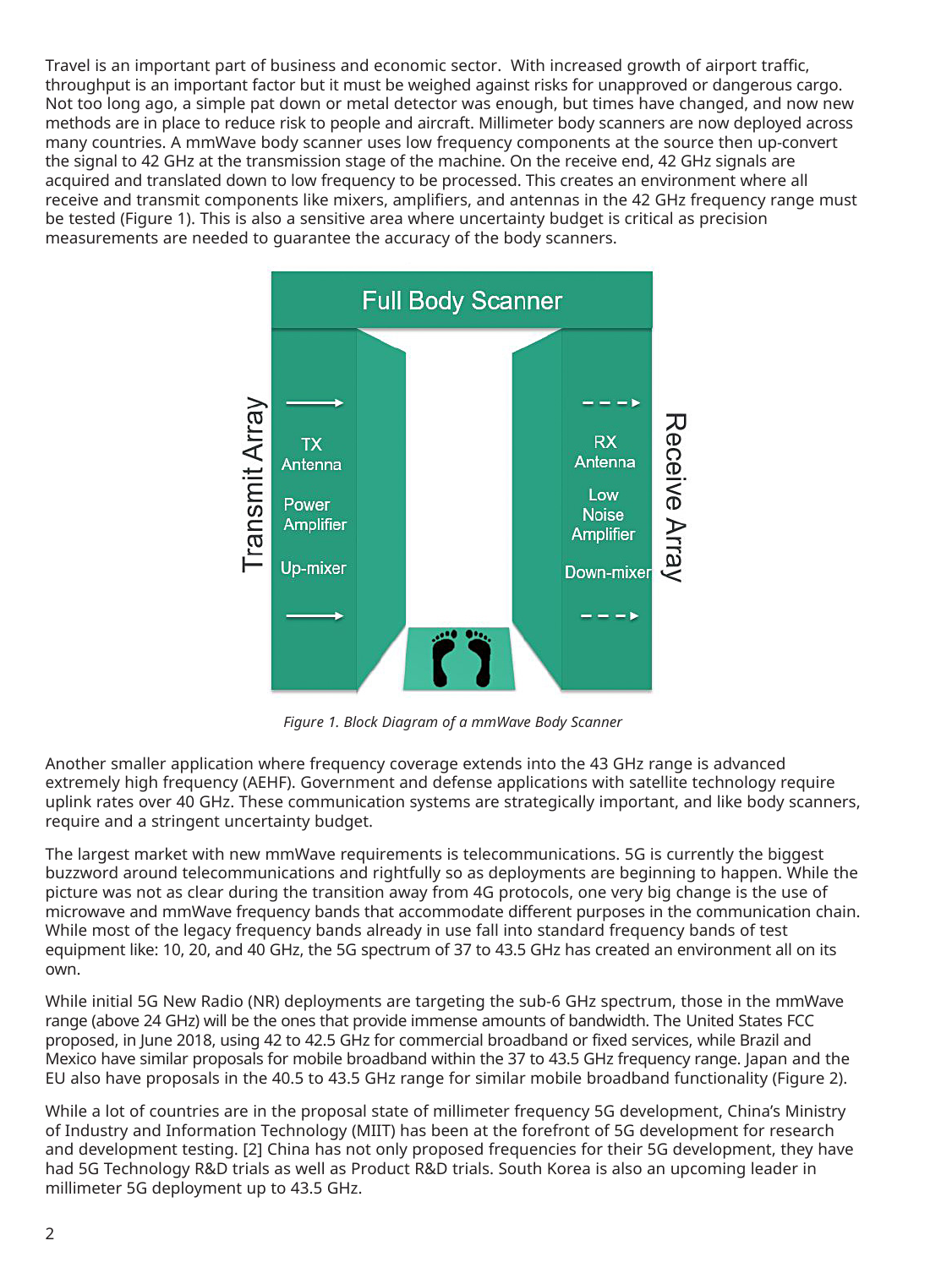

*Figure 2. Global 5G Spectrum Frequency Allocations by Countries and Application [2]*

Clearly, markets such as 5G, mmWave body scanners, and AEHF are driving semiconductor, module, and equipment suppliers to those markets and instrumentation suppliers to extend their frequencies to 43.5 GHz.

## **Reaction from the Test and Measurement Market**

The change in frequency coverage over the last few years has been quietly incorporated by many T&M companies, adding this frequency option to their existing and new products. One of the many aspects of providing 43.5 GHz frequency coverage is how T&M companies propose to transition the user to the extended frequency coverage of 43.5 GHz while making measurements.

There are two approaches to getting a user to 43.5 GHz that are in practice currently. The first is to have the test equipment fitted with 2.4 mm connectors. This option has a dual purpose. First and foremost, it can easily accomplish performance to 50 GHz on the connector as well as establish traceability. However, one issue with this approach is that a user will have to replace all cabling, calibration kits (if necessary), adapters, and all other components to those with a 2.4 mm connector. This now becomes a costly endeavor, as 2.4 mm components are traditionally more expensive than 2.92 mm solutions. Another issue that arises are the many devices under test (DUTs) that have K connectors (2.92 mm). Users will need to incorporate an adapter in to their test solution. While most manufacturers that have a 2.4 mm connector type will offer an adapter to 2.92 mm, unless that solution is rated/specified to 43.5 GHz on the 2.92 mm side, performance will not be achieved to 43.5 GHz. This is due in part to the issue of over-moding (the creation of modes on the connector). We will visit this concept in much greater detail later.

The second approach is to fit the instruments with 2.92 mm connectors and state the instrument can make measurements to 43.5 GHz with the caveat that the 40 to 43.5 GHz specifications are "measured". This approach has some drawbacks in that without specifications, the connectors are most likely not tested individually and are part of a catch all approach with instrument specifications. Of course, traceability cannot be stated using the "measured" approach.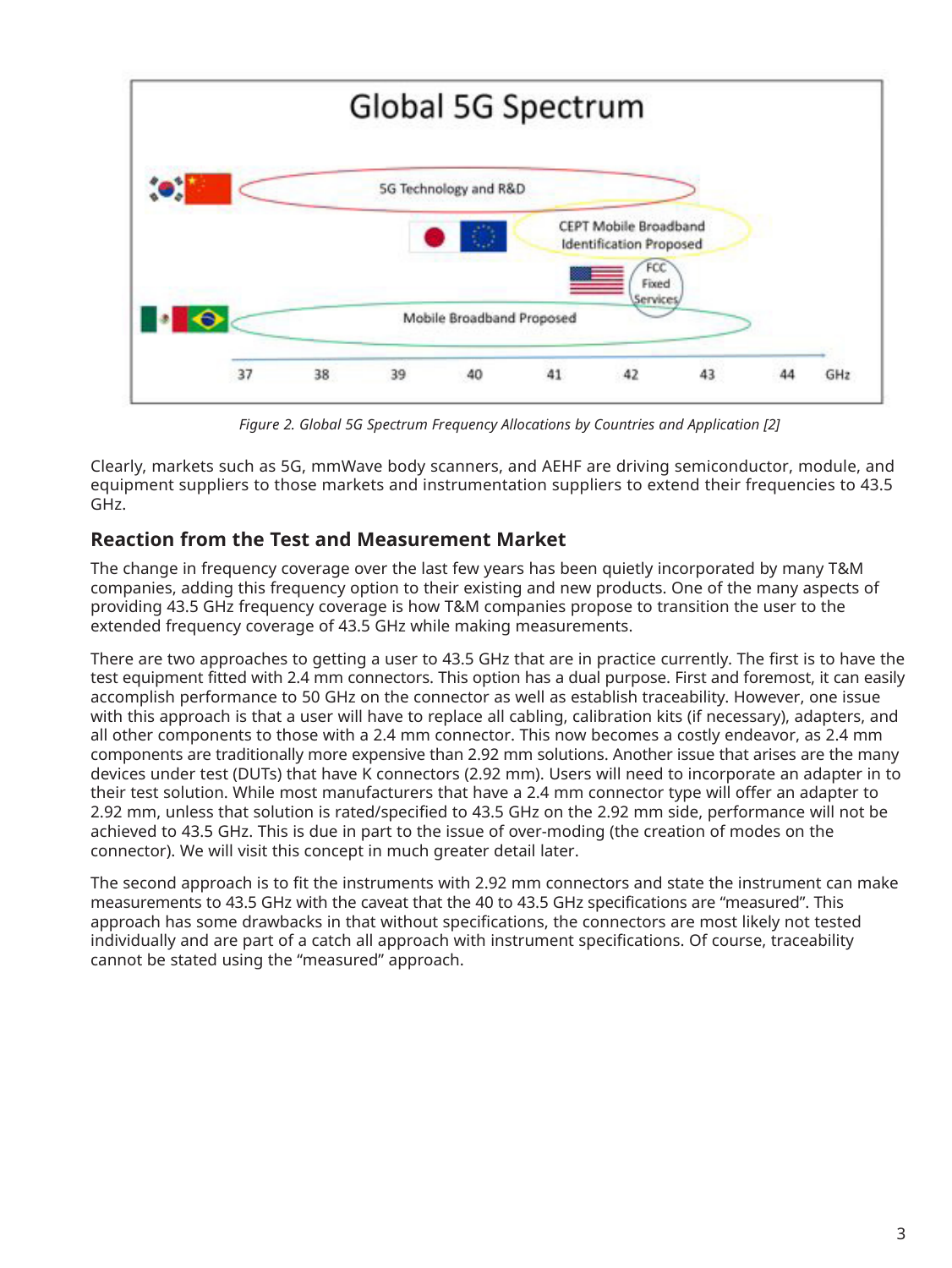## **Connector Design: THE Single-Most Important Part of the Equation**

Two of the most important aspects of a connector's electrical performance is its frequency scalability and whether it can address performance requirements to the target frequency of 43.5 GHz. To achieve optimal electrical performance, one major consideration has to do with mode propagation in the connector. The upper frequency of a connector can be determined using the general equation provided below and for the K connector it is approximately 46 GHz assuming a perfect air dielectric.

$$
f_c = \frac{c}{\lambda_c \sqrt{\mu_r} \epsilon_r} \qquad \text{[3]}
$$

For the equation: fc is the air cutoff frequency; c is the speed of light at 3.0 E8 m/s; er is the relative permittivity; μr is the relative permeability; and, λc is the line length.

Practically speaking, the cut-off frequency is actually lower due to the dielectric support beads required to make the connector useful. Because the wavelength shrinks for a given frequency in that dielectric, additional modes can propagate at lower frequencies and this is why most K connectors are specified to 40 GHz.

To truly understand the complexity of bringing a 40 GHz connector up to 94% of its theoretical limit, common issues should be noted. As just mentioned, dielectric support beads are necessary for the center conductor of a connector. Figure 3 is an illustration of a connector's anatomy.



*Figure 3. Connector Components*

Above the K connector cutoff frequency, an additional mode (labeled TE11 in Figure 4, which is not transverse) can propagate [4] and other modes can propagate at even higher frequencies. This can present a problem in that energy from the input signal can exchange back and forth between the modes depending on small imperfections in the bead surface. Since the modes have different impedances and phase velocities, this can lead to a resonant response in transmission or reflection. The energy interchange is illustrated in Figure 4.



*Figure 4: Over-moding condition at the air-dielectric support bead-air interface*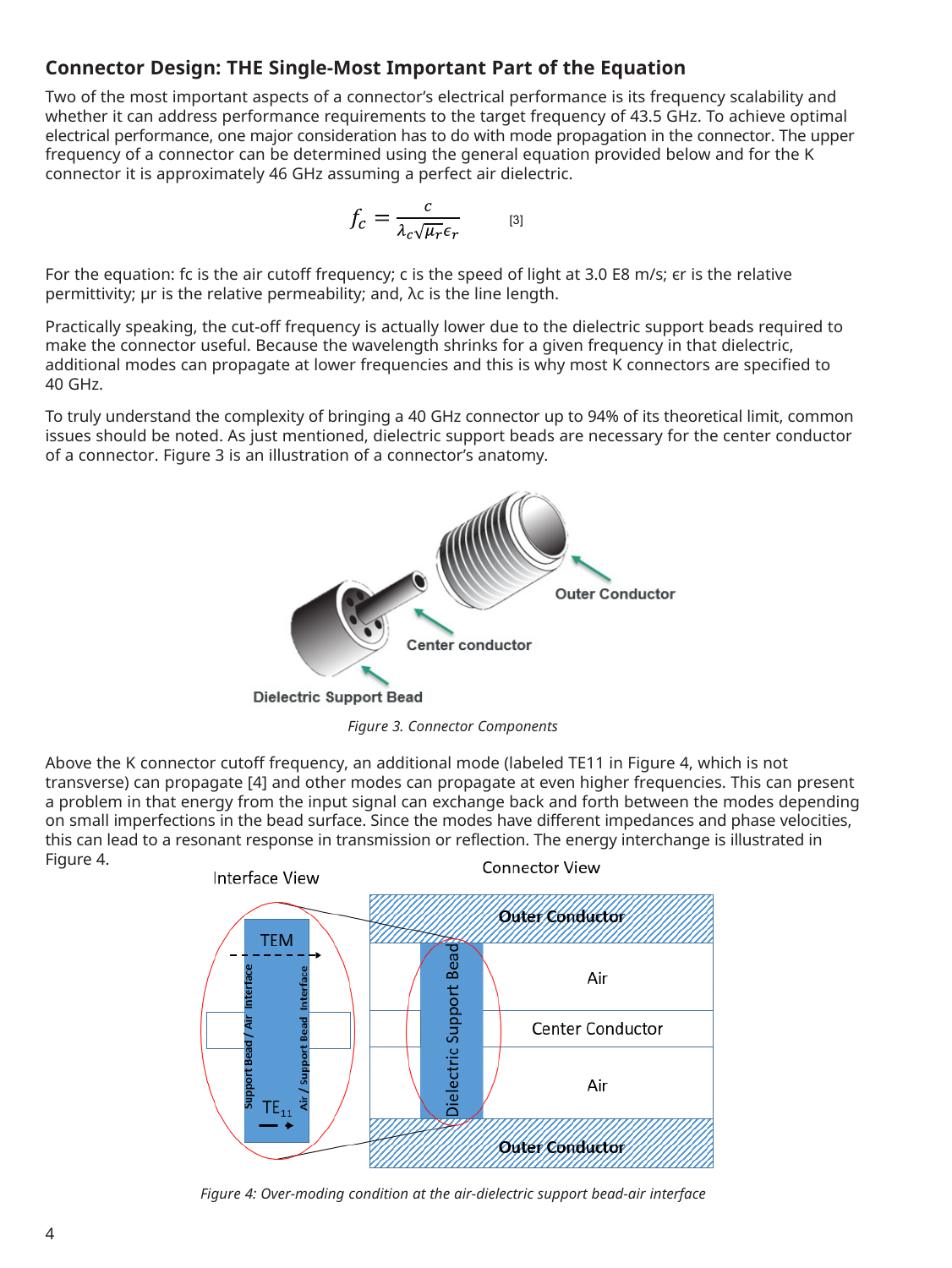The effect of over-moding within the connectors will reveal itself during measurements. This is clearly visible in a transmission measurement of the connector and will result in a large attenuation spike within a small frequency bandwidth. Once the mode resonance has passed (the coupling of energy between modes is not as efficient), the trace will return back to the original transmission path. Over-moding response on a K connector is shown in Figure 5.



*Figure 5. Generic over-moded transmission response at 42 GHz [5]*

There are ways to avoid over-moding (e.g., reducing the dielectric bead circumference, optimizing the bead impedance, etc.) and steps can be taken to reduce the chance of energy coupling into the mode (e.g., by tightening other tolerances, etc.).

Assuming that a manufacturer overcomes all the obstacles of over-moding their connector past 40 GHz, is there enough confidence in their measurements? The answer to that varies from application to application based on how stringent the test specifications need to be. For the most part, this information can be shown in datasheets where the performance is qualified as a hard specification or a measured specification.

## **Measured vs. Specified Performance**

A term for establishing electrical specifications that is becoming more prevalent for the >40 to 43.5 GHz region of test instruments is "measured". A "measured" or characteristic specification refers to measurements that have provided a reasonable set of data that can be quantified, with some level of confidence, and determined to be representative of all units. This is not an uncommon approach to setting electrical specifications. However, the difference between the "measured" data provided and specifications below 40 GHz is that the uncertainty budget is clearly defined through an unbroken chain of traceability, whereas the measurements between 40 to 43.5 GHz generally are not. For manufacturers, uncertainty budget may be important as a measurement on their product will either establish conformance or non-conformance to a particular required specification.

## **What is Traceability and Why is it Important?**

As mentioned earlier, traceability is the path to establishing a solid uncertainty budget. Traceability is much more than an uncertainty budget though, it is also a quality assurance system whose results can be tied to a recognized national metrology institute like NIST or METAS.

Not all connectors can be traceable. One example is the SubMiniature version A (SMA) connector. While used extensively, it is not usually considered traceable due to its dielectric interface, lack of standardization, and low levels of repeatability. This is why SMA connectors do not support precision measurements.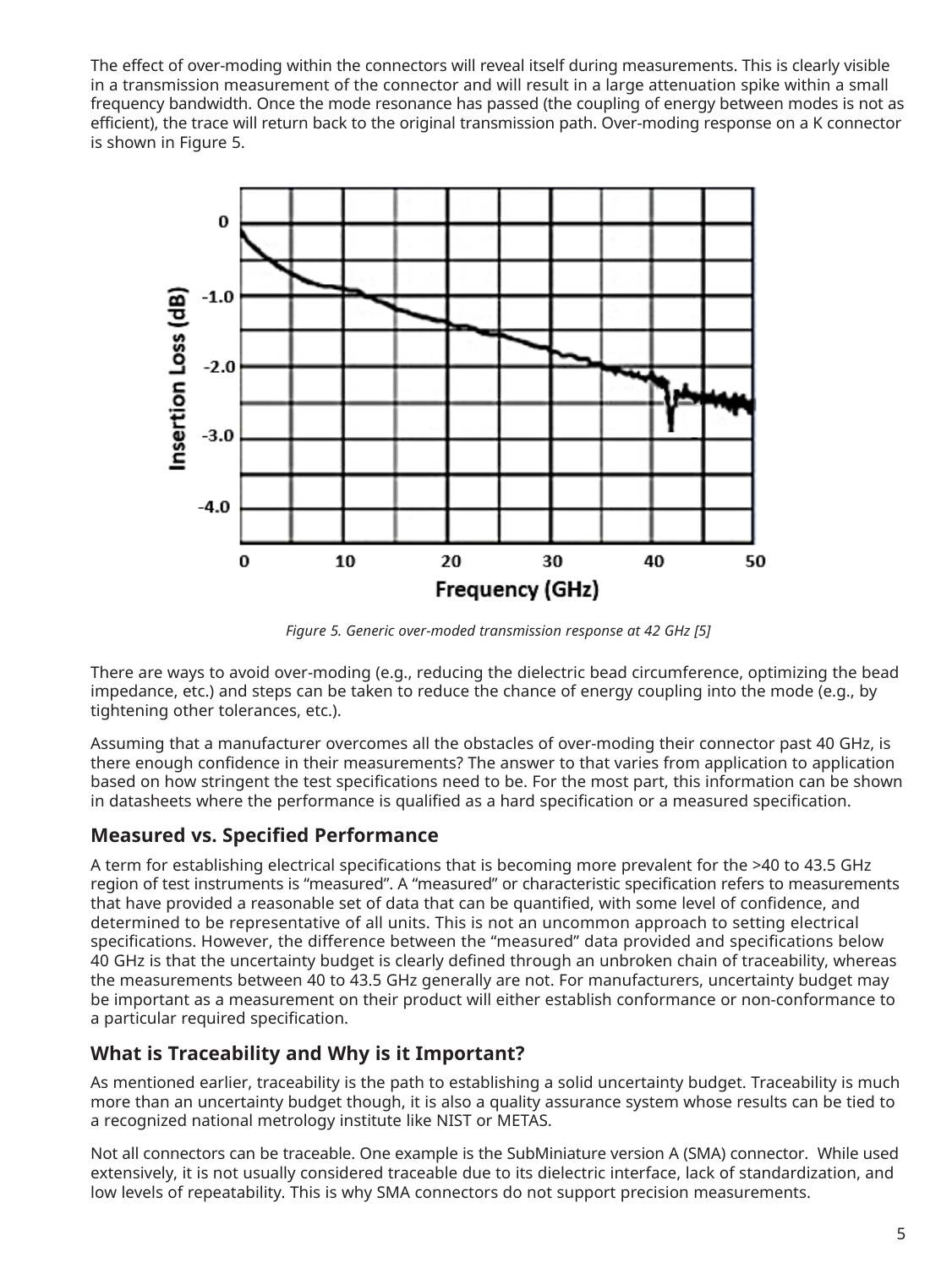Fortunately, the K connector's basic characteristics can support traceability and, with careful design, can achieve reasonable and documentable uncertainties to 43.5 GHz. The most fundamental aspect of traceability for the connector is impedance, which depends on dimensional assessment and control in airlines used to measure the connectors. Dimensional measurements are performed with traceable tools such as laser micrometers, coordinate measuring devices, and air gages. Once these measurements have been made, the next step in determining traceability is to link airline performance through calibration kits and other components to the individual connector. Some of the measurement quantities used to assess the connectors are outlined in IEEE P287 Standard for Coaxial Connectors. [6] A general path of traceability can be seen in Figure 6.



*Figure 6. Traceability Path for RF Connectors*

## **Current Solutions**

Users that need to meet the 43.5 GHz demand have used 2.4 mm connectors in the past and while it is a traceable and dependable solution, it may not be the most economical. Cost of change for users with already established 2.92 mm R&D, production, or test environments can be quite high since most test systems will have auxiliary equipment like adapters, cables, and calibration kits. Migration to a more expensive 50 GHz platform in the form of 2.4 mm support can be especially difficult for price sensitive customers that are budget constrained.

Anritsu has introduced a new line of 2.92 mm connectors, Extended-K<sup>TM</sup>, that can extend frequency to 43.5 GHz. These new connectors feature the robust design of current Anritsu K connectors but with guaranteed specifications to 43.5 GHz, traceability and mode-free performance. Anritsu features connectors for cables, sparkplug connectors, as well as 2- and 4-screw flange connectors for maximum flexibility of interface requirements.

Anritsu also features Extended-K technology in a limited set of components. Extended-K components utilize Extended-K connectors, provide traceable specifications to 43.5 GHz without over-moding, and do not require the costly investment of moving to 2.4 mm connectors.

The new 33K series adapters that are phase-insertable allowing users flexibility in calibration and measurements up to 43.5 GHz. The new 3670AK semi-rigid test port cables have Extended-K functionality and offer great specifications and mode-free performance to 43.5 GHz.

For users that have 2.4 mm test port connectors and need to reach 43.5 GHz as well as offer compatibility for existing components, the 34KV adapters can accomplish this. The 34K adapters also traceable and allow the user to accurately quantify their uncertainty budget.

Users that require not only the test components but the test systems for measurements in the 43.5 GHz range can now get this functionality with Anritsu ShockLine™ vector network analyzers (VNAs). The Anritsu ShockLine VNAs also feature Extended-K functionality up to 43.5 GHz. ShockLine VNAs are the workhorse of manufacturing instruments for S-parameter testing. Any ShockLine VNA combined with a portable Thru-Open-Short-Load calibration kit in both male and female gender (TOSLK50A-43.5 and TOSLKF50A-43.5) offer a complete system of mode-free performance and an unbroken chain of traceability back to a national metrology institute.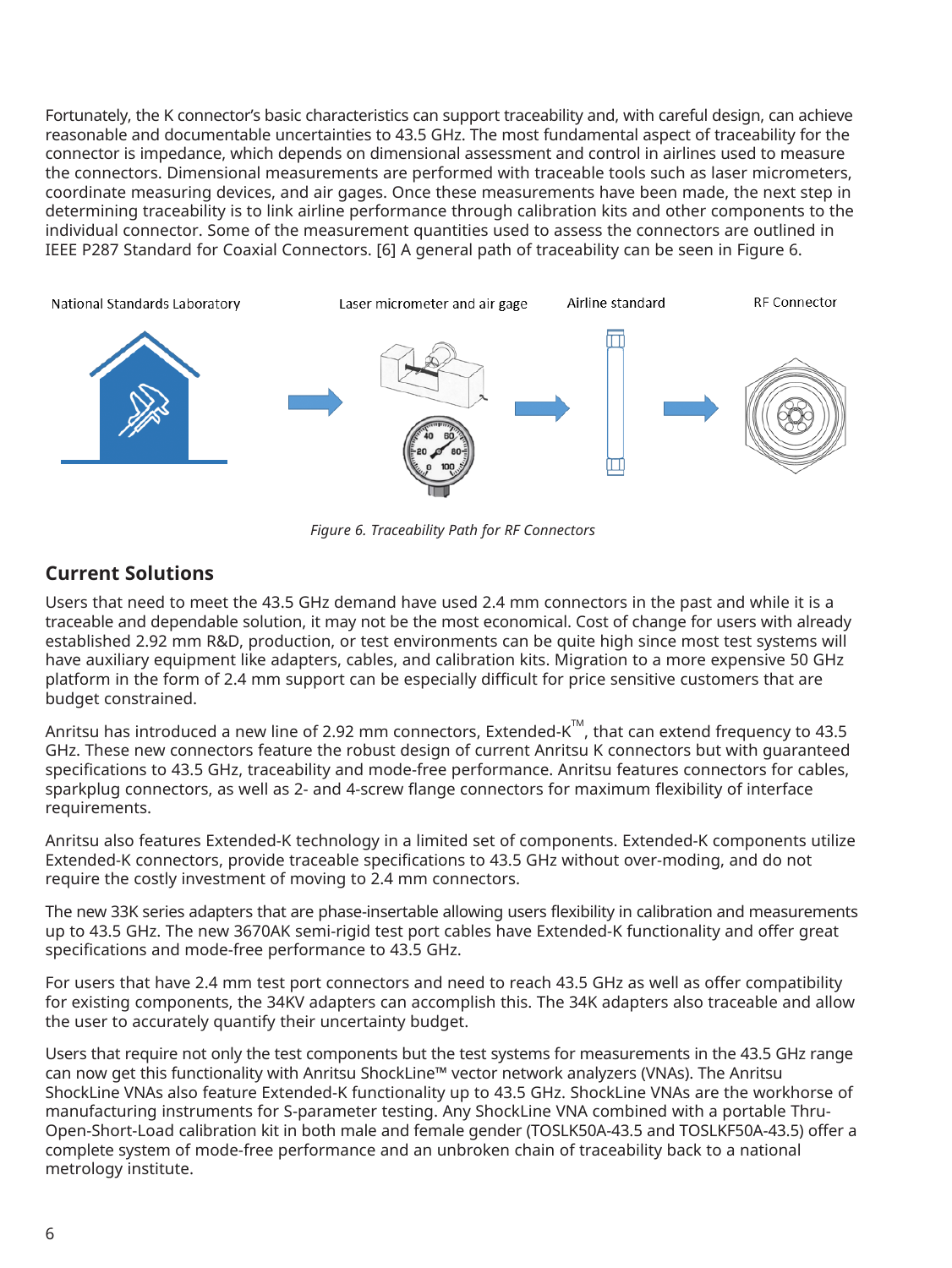### **References:**

- 1. Analog Devices. (2020, January 5). Millimeter Wave Body Scanners Market: Past, Present, and Future. Retrieved from https://www.analog.com/en/technical-articles/millimeter-wave-body-scanners-marketpast-present-and-future.html
- 2. 5G Americas. 5G Spectrum Vision. Feb. 2019. http://www.5gamericas.org/files/4015/4958/3330/5G\_Americas\_5G\_Spectrum\_Vision\_Whitepaper.pdf
- 3. Oldfield, B (2007). The Importance of Coax Connector Design Above 110 GHz. Anritsu Co. Retrieved from https://dl.cdn-anritsu.com/ja-jp/test-measurement/reffiles/About-Anritsu/R\_D/ Technical/E-22/22\_07.pdf
- 4. Williams, B. (May 2004) ANAMET Report 044. "Overmoding transmission characteristics of Type-N connector 7 mm line between 18 and 26.5 GHz". Middlesex, UK. National Physics Laboratory. http://resource.npl.co.uk/docs/networks/anamet/members\_only/publications/report\_044.pdf
- 5. Fuks, R. (2001). New Dielectric Bead for Millimeter-wave Coaxial Components. Microwave Journal, 13. https://www.microwavejournal.com/articles/3205-new-dielectric-bead-for-millimeter-wave-coaxial-components
- 6. IEEE Instrumentation and Measurement Society. IEEE Standard for Precision Coaxial Connectors (DC to 110 GHz). New York, NY: Office Headquarters. 2007.